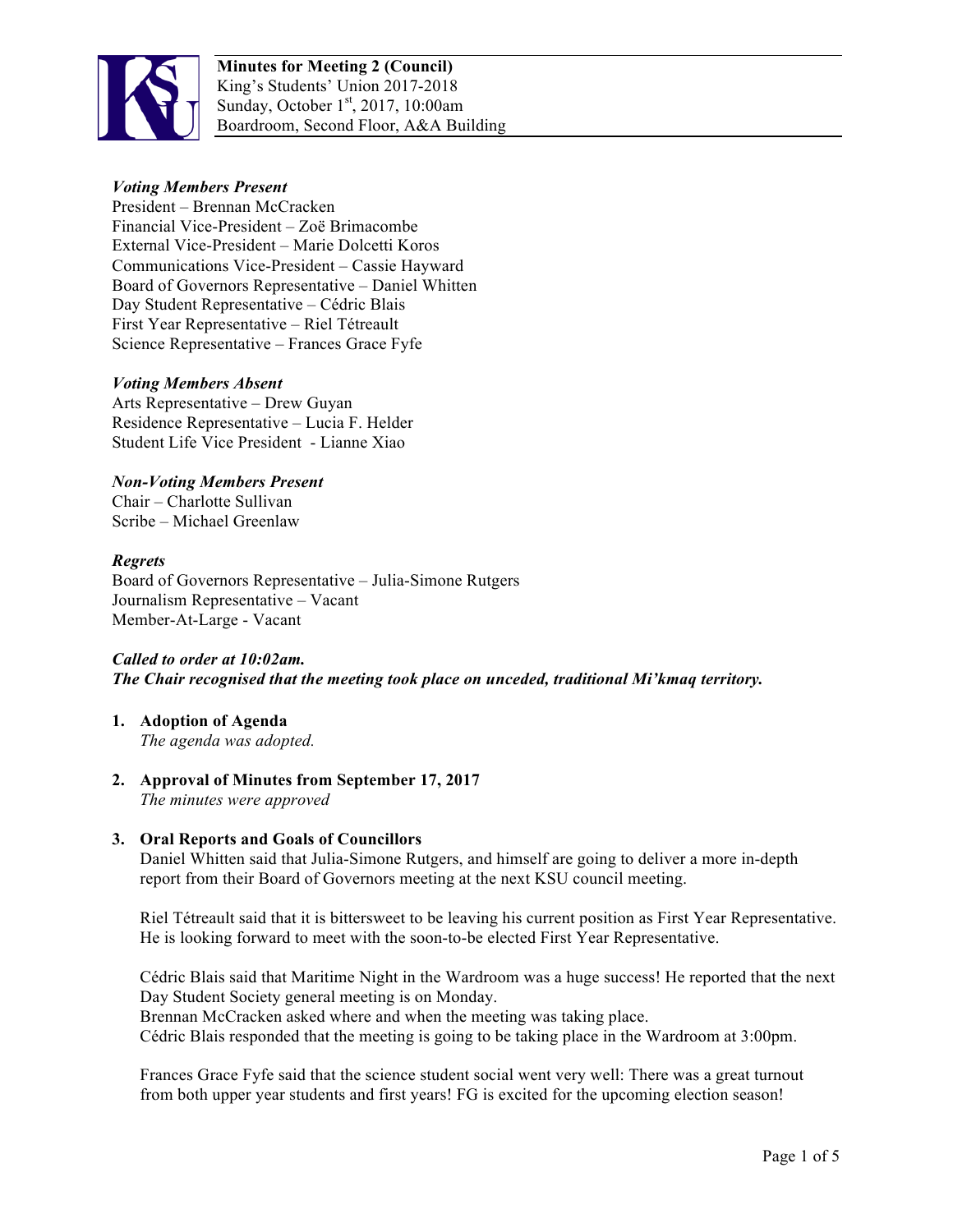

# **4. Reports of the Executive Committee and Rulings of the Chair (Attached)**

4.1. Ruling of the Chair re: Fall 2017 King's Students' Union Councillor Elections Charlotte Sullivan explained that the ruling was made because the KSU did not receive enough applications for the positions.

Daniel Whitten asked if there was any consideration to moving nominations forward if we have only received on eapplication for the positions.

Charlotte Sullivan responded that it is to the discretion of the CRO.

- 4.2. Report of the President
- 4.3. Report of the Student Life Vice President Zoë Brimacombe delivered the report on Lianne Xiao's behalf.
- 4.4. Report of the Financial Vice President
- 4.5. Report of the External Vice President Daniel Whitten asked how the attendance was for the Bill 148 Rally. Marie Dolcetti Koros responded that the King's student's present was minimal, only about 20 attended owing to low advertisement. Although, about 100 Halifax students were present.
- 4.6. Report of the Communications Vice President

#### **5. Notice of King's Students' Union Annual General Meeting**

5.1. The King's Students' Union Annual General Meeting will be held on Thursday October 19, 2017 at 6:30pm in the HMCS King's Wardroom.

Brennan McCracken spoke to spreading the word widely to Kings students. He is excited that the meeting is taking place in the Wardroom this year.

Daniel Whitten asked what quorum would be for the meeting on October 19<sup>th</sup>. Brennan responded that we needed 5% of the King's Students' Union to make quorum.

#### **6. Action Items**

6.1. BIRT the King's Improv Society be ratified as a Tier 1 society for the 2017-2018 academic year. *Moved by Lianne Xiao* 

The Kings Improv Society aims to provide an opportunity for students to practice and perform improvisational theatre.

*Motion was passed.*

6.2. BIRT the Best Buddies Canada - King's Chapter Society be ratified as a Tier 1 society for the 2017-2018 academic year. *Moved by Lianne Xiao*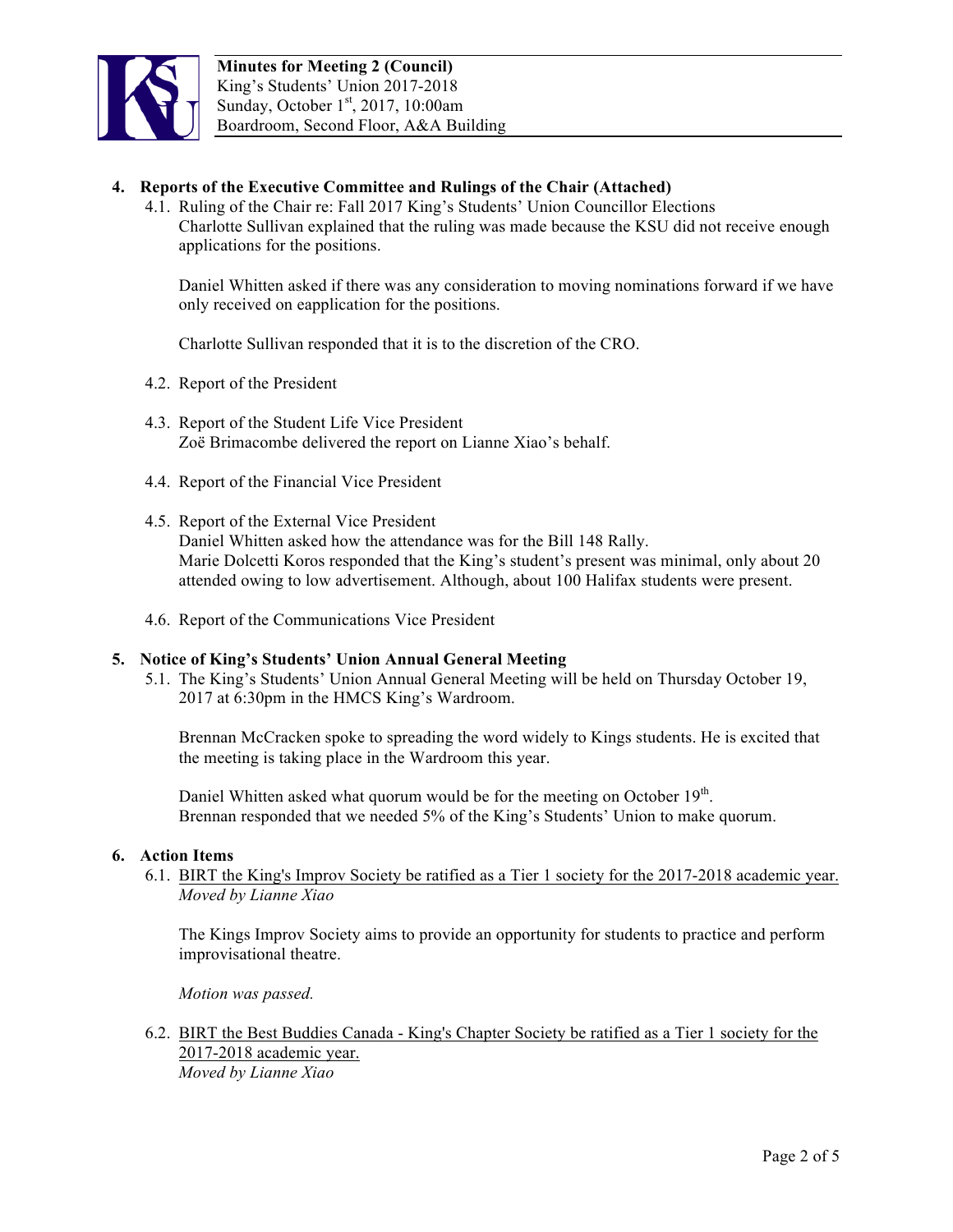

Best Buddies Canada - King's Chapter aims to promote inclusivity and connect students with adults with intellectual disabilities.

*Motion was passed.*

# 6.3. BIRT the Le Salon be ratified as a Tier 1 society for the 2017-2018 academic year. *Moved by Lianne Xiao*

Le Salon aims to provide a space for King's students of all French-speaking abilities to practise conversational French.

*Motion was passed.*

6.4. BIRT the King's Journalism Society be ratified as a Tier 2 society for the 2017-2018 academic year.

*Moved by Lianne Xiao*

The King's Journalism Society aims to facilitate networking within the journalism school and organize events for journalism students.

*Motion was passed.*

6.5. BIRT the Students Advocating for Representative Curricula (SNARC) be ratified as a Tier 2 society for the 2017-2018 academic year. *Moved by Lianne Xiao*

Students Advocating Representative Curricula (SnARC) aims to promote the representation, study and discussion of marginalized voiced in curricula and academic spaces.

Brennan McCracken motioned to recess at 10:27am *Council resumed at 10:29am.*

*Motion was passed.*

# 6.6. BIRT the King's Dance Collective be ratified as a Tier 2 society for the 2017-2018 academic year.

*Moved by Lianne Xiao*

King's Dance Collective aims to provide a non-competitive and creative environment for all students interested in dance and choreography.

*Motion was passed.*

6.7. BIRT the Sodales Debating Society be ratified as a Tier 2 society for the 2017-2018 academic year.

*Moved by Lianne Xiao*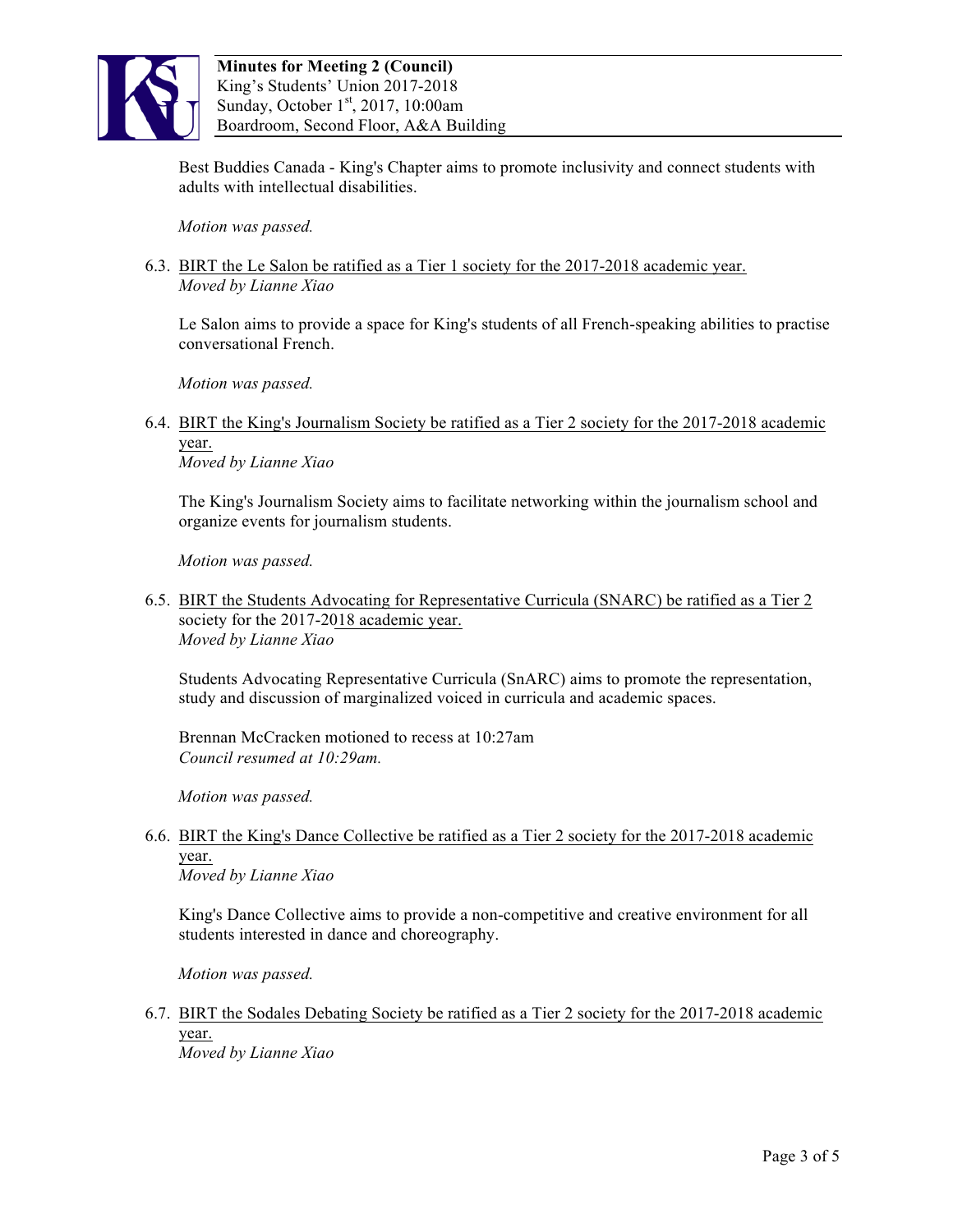

Sodales Debating Society: aims to promote and encourage the growth and development of debating, rhetoric and public speaking.

*Motion was passed.*

# 6.8. BIRT that the CKDU-FM Society be ratified as a Tier 2 society for the 2017-2018 academic year.

*Moved by Lianne Xiao* 

CKDU-FM is the campus and community radio station run out of the Dalhousie Student Union Building!

Zoë Brimacombe asked if Cassie Hayward currently sits on the CKDU board. Cassie Hayward responded that yes, she does technically sit on the board. Although, owing to the laid back nature of the board, she has not been asked to attend meeting.

*Motion was passed.*

6.9. BIRT The Early Modern Studies Society (EMSS) receive \$25 in non-contingent funding to purchase snacks for a Mental Health in the Early Modern Period and Contemporary Mental Health Services Event. *Moved By Zoe Brimacombe Finance Committee recommends approval* 

Event is happening on Oct 2<sup>nd</sup>. 4-6pm WCR. For cookies and tea. Casual meet and greet. Meet about mental health, they though 30-40 people in attendance, but in reality 13-14.

Zoe Brimacombe moved to amendment that action item 6.9. be read "…*Finance Committee has no recommendation"*

*Motion was passed.*

6.10. BIRT EMSS receive \$30 in non-contingent funding to purchase tea for the thesis Study Snacks events to be held throughout the year. *Moved by Zoe Brimacombe Finance Committee recommends approval.*

The Study Snacks events are to support the EMSP students writing their thesis is the Manning Room and the Wilson Common Room.

*Motion was passed.*

6.11.BIRT \_\_\_\_\_\_and \_\_\_\_\_\_ be elected members of the King's Dining Services Advisory Committee for the 2017-2018 academic year. *Move by Brennan McCracken.*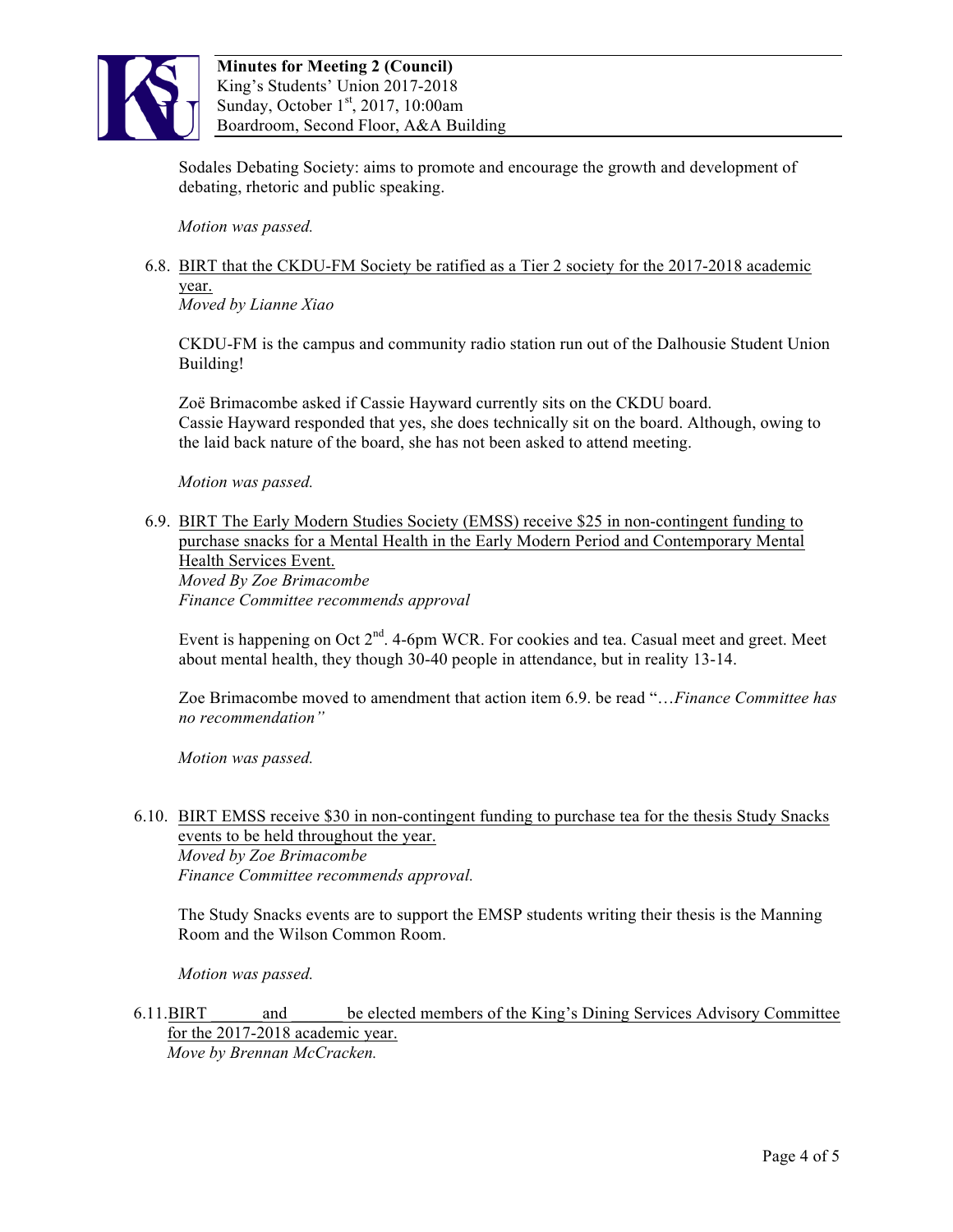

Brennan McCracken explained that this action item was tabled at the last council meeting because students were at the time unaware and unfamiliar with how Chartwells operated because it was a new catering company to Kings. Brennan wanted students to have more experience eating at Chartwells before electing members.

Brennan nominated Adaline Catlin. Adaline is very interested in this position, she has celiac and wants to advocate for other people who may have celiac, she is very passionate about food.

Brennan nominated Caroline French. Caroline is passionate about healthy food, she is a regular eater at Prince Hall, and she is also a vegetarian. She looks forward to advocating for other likeminded vegetarians.

Daniel Whitten motivated for Caroline French.

Marie Dolcetti Koros motivated for Adeline Catlin.

*The blanks were filled with unanimous consent. Motion was passed.*

6.12.BIRT \_\_\_\_ be elected to the University Sexual Violence Awareness, Prevention and Response Policy Committee. *Moved by Brennan McCracken* 

Brennan McCracken moved to amend that action item 6.12. be read "BIRT **Levi Clarkson** be elected to the University Sexual Violence Awareness, Prevention and Response Policy Committee"

*Cassie Hayward seconded the amendment.*

Brennan McCracken explained that after the University Sexual Violence Awareness, Prevention and Response Policy Committee had processed feedback they've received, they think this is an important decision. Levi Clarkson's name was chosen by students sending his name, along with other applicants to a third party abitur, the CSS Maritimes Office. The CSS Maritimes Offices made a recommendation to Brennan. For the application process, relevant experience, passion towards the position, and marginalized identities were considered an asset.

*The motion was approved.*

# **7. New Business**

*There was no new business.*

# **8. Next Meeting – Sunday October, 15, 2017, 10am, Boardroom, 2nd Floor A&A Building 9. Adjournment**

*Brennan McCracken moved to adjourn. Cédric Blais seconded this motion.*

*Meeting adjourned at 10:44am.*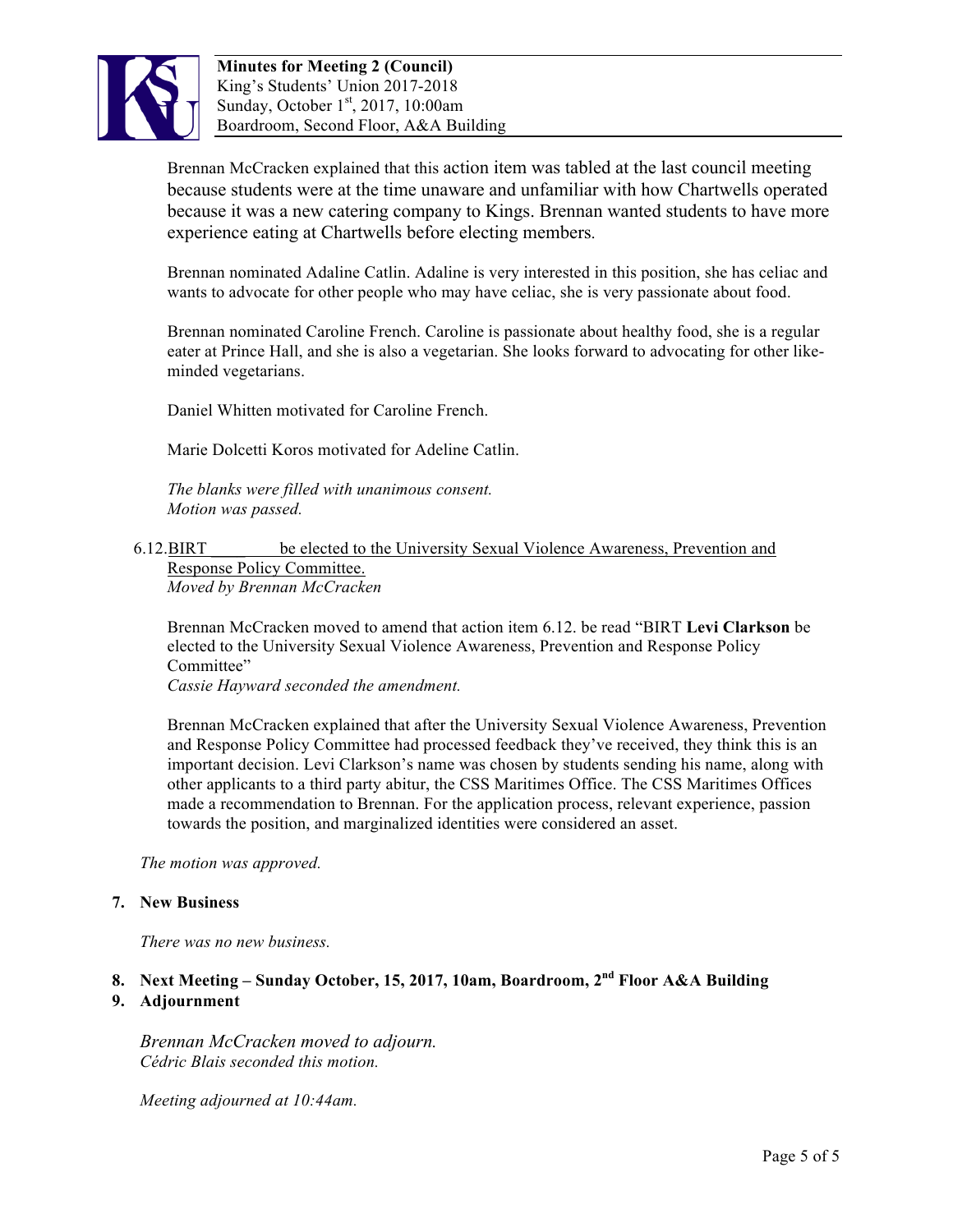# **Ruling of the Chair re: Fall 2017 King's Students' Union Councillor Elections**

This is a ruling of the Chair made under Appendix A of the Bylaws regarding the 2017 Fall Elections of the King's Students' Union (hereafter referred to as the KSU).

1. The nomination period for the positions of Journalism Representative, Arts Representative, Residence Representative, Science Representative, First Year Representative, and Member-at-Large opened on Monday, September 18th, 2017. This period was scheduled to close at 7:00pm on Friday, September 22nd, 2017.

2. As of 7:00pm on Friday, September 22nd, 2017, no candidates had yet submitted nomination packages for the positions of Arts Representative and Residence Representative. As a result, the Chief Returning Officer of the KSU sent a recommendation to the Chair that the nomination period for these positions be extended.

3. Article A.26 of the Bylaws provides in part that "... during extraordinary circumstances, the dates and times of elections may be adjusted by a ruling of the Chair in order to ensure a fair and open election for candidates and electors."

4. Therefore, pursuant to Article A.26, it is ruled that the nomination period for the Arts Representative and Residence Representative will be extended to close at 7:00pm on Monday, September 25th, 2017.

> Charlotte Sullivan Chair, King's Students' Union September 22nd, 2017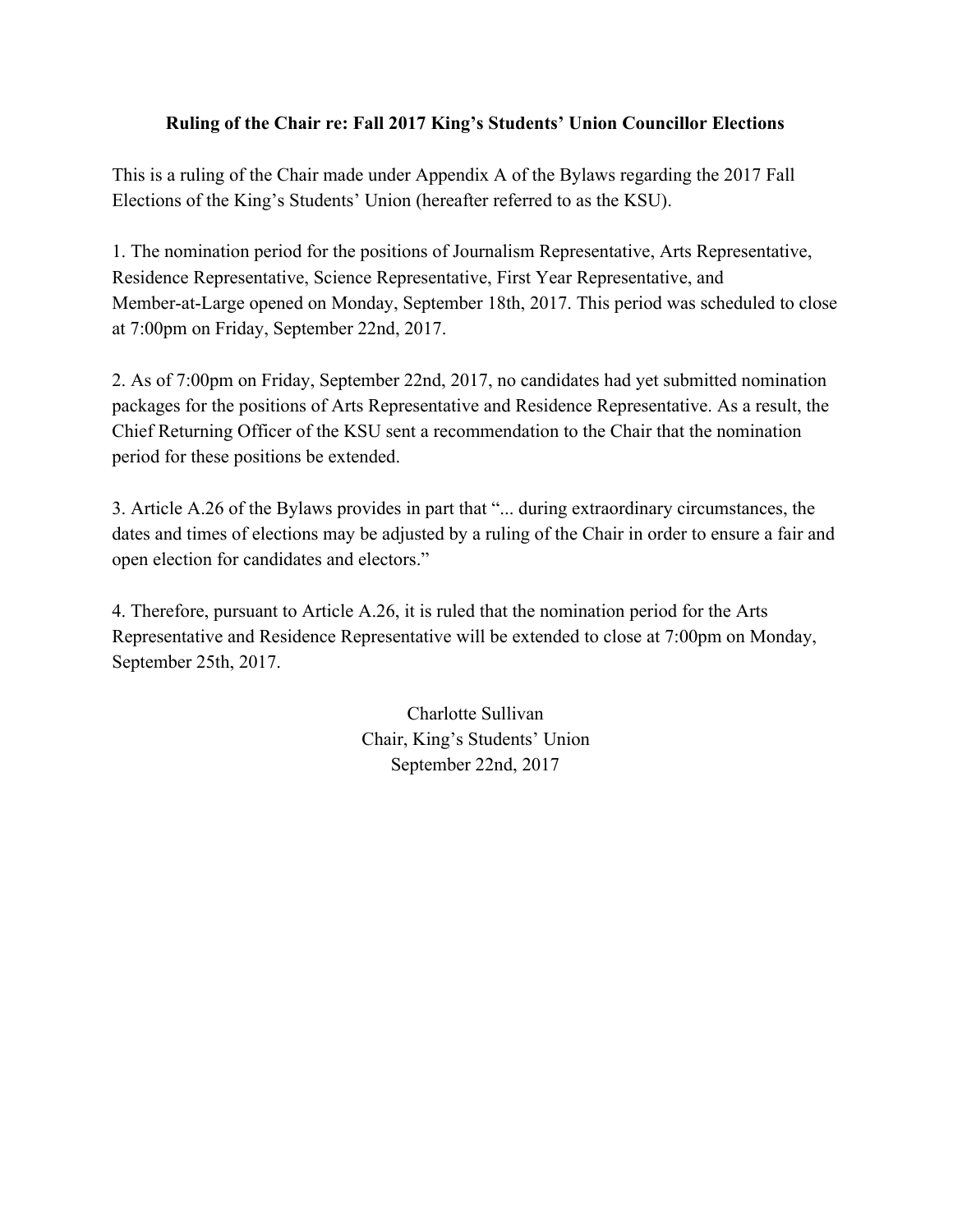Report of the President Brennan McCracken KSU Council October 1, 2017

Reporting Period: Monday September 18, 2017 - Wednesday September 27, 2017

### **1. Internal – Union Affairs**

- 1.1. KSU Fall Elections Elections Toolkit!
	- On Wednesday, September 20, I worked with KSU executive members to organize an Elections Toolkit event to give students skills to help them run campaigns in the Fall Councillor Elections. I facilitated a short presentation that outlined the structure of KSU council and the roles and opportunities that come with each councillor position.

### **2. External – University**

- 2.1. Tuition Fees Action
	- On Monday, September 18—the day tuition fees were due at King's—I worked with External Vice-President Marie Dolcetti Koros and other executive members, councillors and volunteers to organize an action in protest of high tuition fees at King's. We raised a banner in the A&A Building lobby demonstrating that the average price of tuition in Nova Scotia (\$7567) is out of reach for students. We also invited students to write on posters about how high tuition fees affect them, and what accessible post-secondary education can look like. Thank you to all of the volunteers who helped with the action, and to everyone who contributed to the poster display in the A&A stairwell!
- 2.2. Town Hall on College Finances
	- On Tuesday, September 19, I attended a Town Hall on College Finances, hosted by the University's President Bill Lahey, Vice-President Peter O'Brien, and Bursar Bonnie Sands. I spoke to the need to reduce tuition fees and increase funding for student services in the upcoming budget. I also said that tuition fees are already untenable for King's students and the University cannot take a multi-year approach to financial planning or talk about reaching financial sustainability without planning to reduce tuition fees.
- 2.3. Alumni Association Executive Meeting
	- On Thursday, September 21, I attended an Alumni Association Executive meeting. At the meeting, I presented a report from the King's Students' Union outlining recent work of the Students' Union, including Orientation Week and the Wardroom and Galley openings.
- 2.4. Sexual Violence Awareness, Prevention and Response Policy Committee
	- On Thursday, September 21, I attended a meeting of the Sexual Violence Awareness, Prevention and Response Policy Committee (SVAPRPC). At the meeting, the committee finalized a draft of the policy and created plans for student and community consultations. Students emphasized the importance of having a variety of consultation options available, advertising the consultation options widely, and having active listeners and a support space available during consultation times. I worked this week to coordinate active listeners for the two town hall consultations, which will be held on October 11 and 12.
	- On Tuesday, September 26, I handed out No Means No/Consent Culture materials and leaflets with information about the committee to advertise the open student position on the SVAPRPC.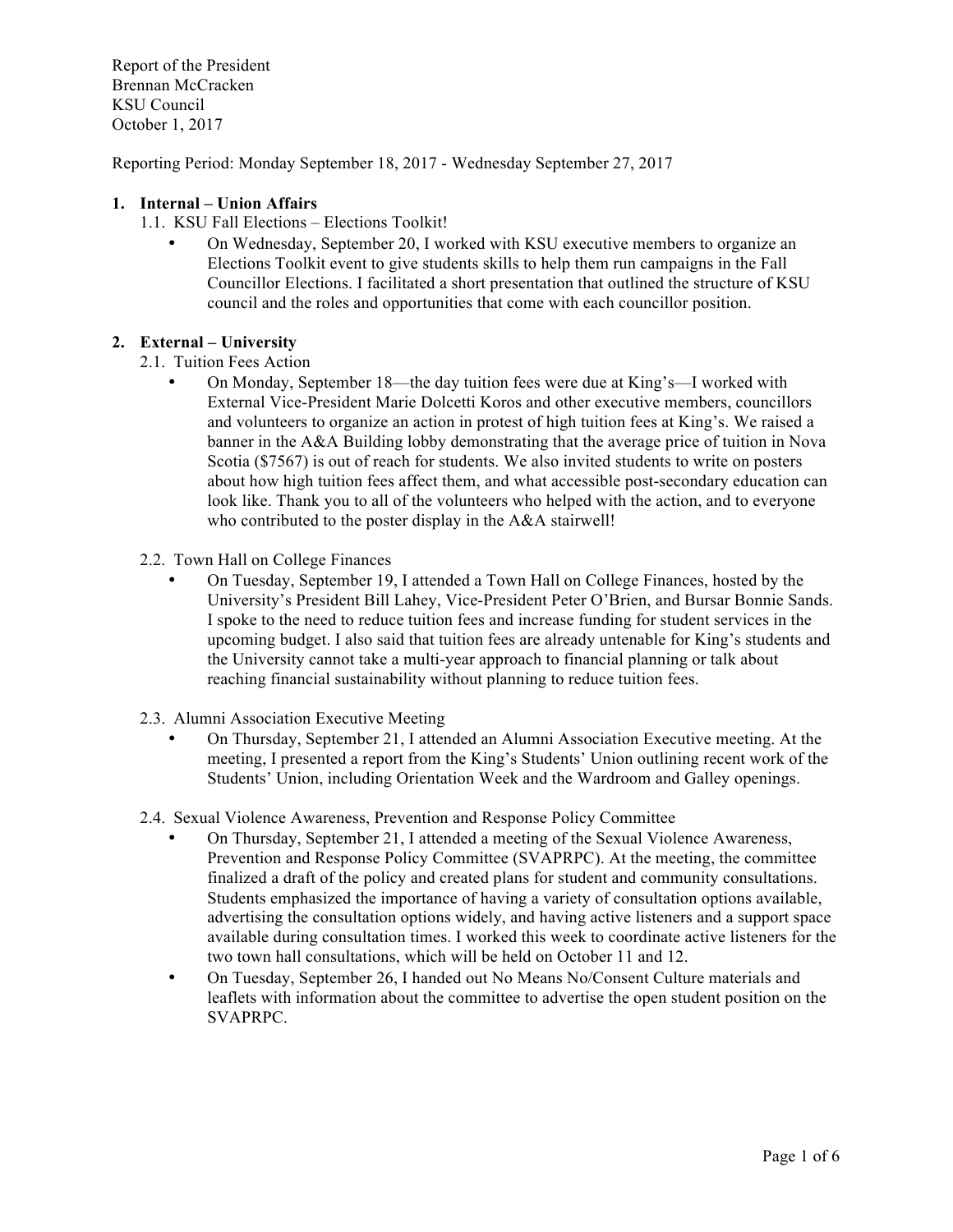Report of the President Brennan McCracken KSU Council October 1, 2017

# **3. External – Other**

- 3.1. Canadian Federation of Students Nova Scotia Skills Symposium
	- Along with three other executive members and Services and Campaigns Coordinator Michaela Sam, I attended the Canadian Federation of Students – Nova Scotia Skills Symposium from September 22-24, 2017. I attended workshops throughout the weekend on building an inclusive student movement, holding effective meetings, media relations, and many others.

# **4. Upcoming Dates**

- 4.1. Sisters in Spirit Vigil
	- This coming Wednesday, October 4, we will be working with the King's Feminist Collective to bring students to the Sisters in Sprit Vigil at the Mi'kmaq Native Friendship Centre. The vigil will include a sacred fire, prayer, moment of silence and feast to honour missing and murdered Indigenous women and girls. Stay tuned for more information about where and when students will be meeting to head over together.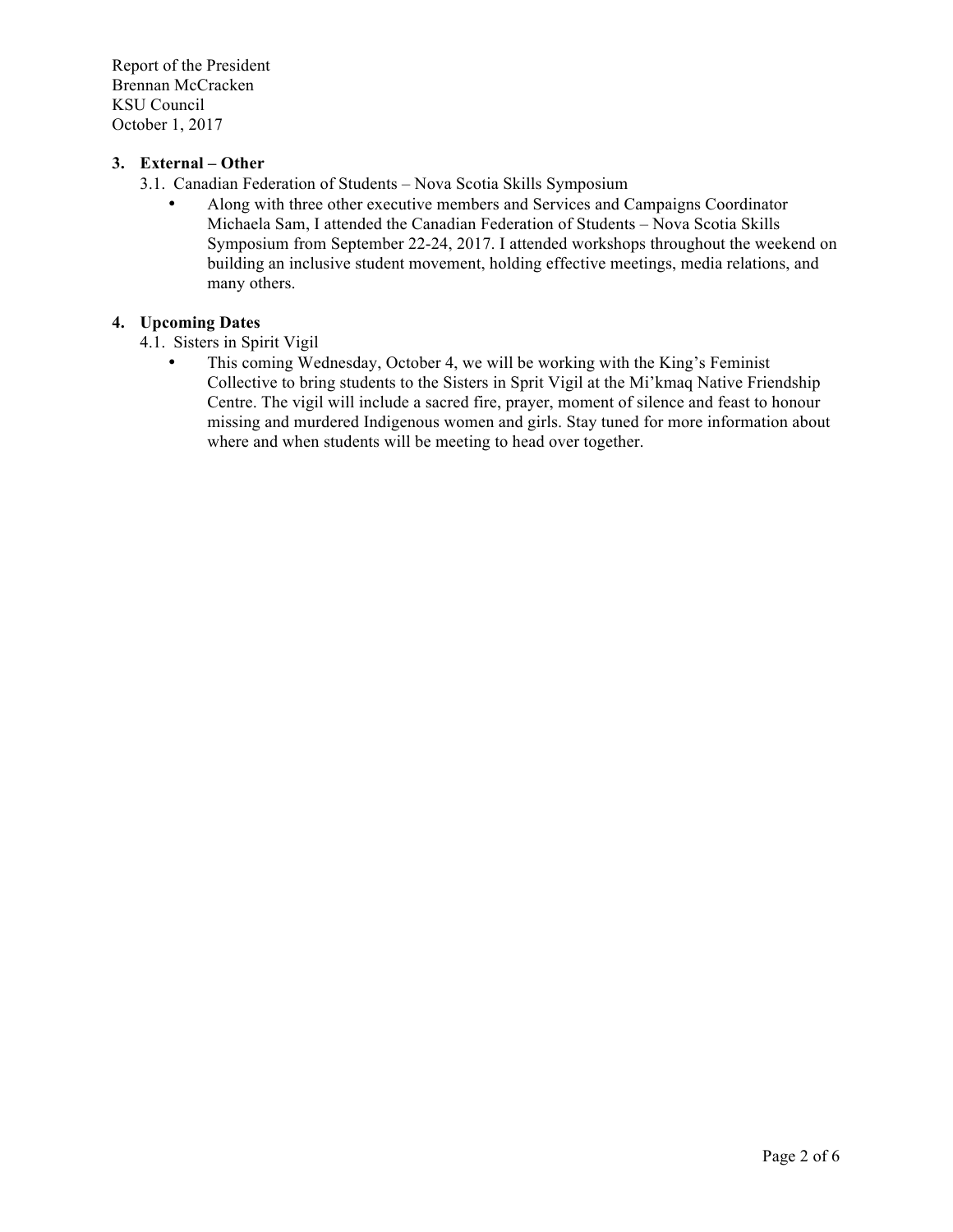Report of the Student Life Vice-President Lianne Xiao KSU Council October 1, 2017

Reporting Period: Monday September 18, 2017 – Wednesday September 27, 2017

### **1. Internal – Union Affairs**

- 1.1. Elections Toolkit
	- On September 20, the KSU executive hosted the "Elections Toolkit," an event to train members who were interested in running in the Fall Councillor Elections. We discussed the basics: how to campaign, write a platform, use social media, and do outreach. It was very successful and I would recommend future executives host this event in the future.
- 1.2. Society Training
	- On September 27, Zoe Brimacombe, the Financial Vice-President, and I hosted Society Training. We presented on society basics as well as funding requests. Rebecca Stuckey from South House, Michaela Sam, the Services and Campaigns Coordinator, and Paisley Conrad, the general manager of the Wardroom also delivered presentations. I strongly encourage future executives to keep these presenters because their contributions were invaluable. There was great turn out and the event was successful!

### **2. External – University**

*No updates for the reporting period.* 

# **3. External – Other**

3.1. Tuition Fees Action

On September 18, I supported our External Vice-President, Marie Dolcetti-Koros with an action to call on the University to reduce tuition fees. We decorated the steps inside the  $A&A$  building with streamers and did outreach with fight the fees materials. We asked members to write about how high fees impact their lives and we postered the stairs with their words. We were able to talk to many members and garner significant media attention, making it a successful action.

- 3.2. CFS-NS Maritimes Skills Symposium 2017
	- From September 22 to September 24, I attended Maritimes Skills 2017. This was a great three day conference where I connected with other Maritime member locals of the Canadian Federation of Students. I learned so much from everyone and I was so happy to attend.

# **4. Upcoming Dates**

- 4.1. Racialized and Indigenous Student Experience Summit (RISE)
	- From September 29 to October 1, Brandy Whitford and I will be attend RISE hosted by the Canadian Federation of Students in Toronto! I am so excited to learn in an informative closed space, to share knowledge with other racialized and indigenous folks, and bring back that knowledge to King's.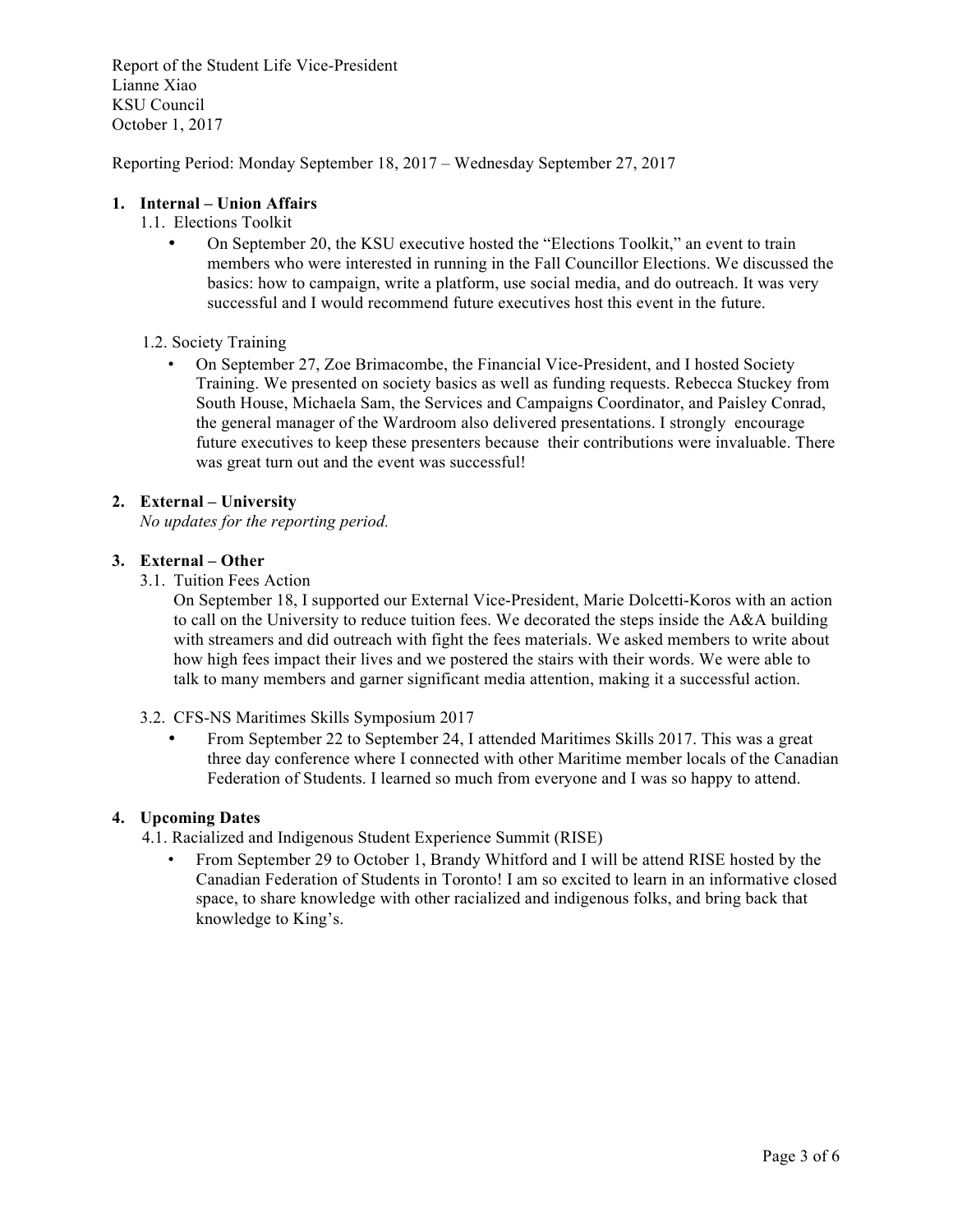Report of the Financial Vice President Zoe Brimacombe KSU Council October 1, 2017

Reporting Period: Monday September 18, 2017 – Wednesday September 27, 2017

# **1. Internal – Union Affairs**

- 1.1. Society Training
	- Lianne Xiao, Student Life Vice President, and I held a mandatory training for society executives on Wednesday, September 27. The training was well attended, with just over thirty people in the room.
	- In the interest of providing a comprehensive society training, we welcomed Rebecca Stuckey, South House Education and Outreach Coordinator; Michaela Sam, KSU Services and Campaigns Coordinator; and Paisley Conrad, Wardroom General Manager to discuss anti-oppressive work, office skills, and alcohol funding, respectively. Additionally, Lianne presented on society basics and I presented on society funding.

# **2. External – University**

2.1. Tuition Fee Action

- On Monday, September 18, I participated in our action to protest tuition fees. Students wrote down the ways that high tuition and inaccessible education affect them, and then posted these statements on the wall of the A&A building. The participatory aspect was paired with a banner hung from the stairs that highlighted how the average tuition in Nova Scotia is "out of reach" for many students.
- I was present in the A&A lobby to speak to students, explain the action, and encourage people to participate.
- 2.2. Town Hall on College Finances
	- On Thursday, September 19, I attended both the afternoon and the evening sessions for the university's Town Hall on College Finances. I highlighted that student priorities for the budget are decreased tuition and fees, financial support and resources to implement the Sexual Assault and Harassment Policy, and a commitment from our administrators to advocate for increased public funding for post-secondary education.

# **3. External – Other**

- 3.1. Maritimes Skills Development Symposium
	- From September 22 to 24 I attended the Canadian Federation of Students Nova Scotia's Maritimes Skills Development Symposium at Mount Saint Vincent University, along with President Brennan McCracken, Student Life Vice President Lianne Xiao, External Vice President Marie Dolcetti Koros and Services and Campaigns Coordinator Michaela Sam.
	- The symposium included a panel on direct action, a presentation on student union finances and human resources, and roundtable discussions for graduate and undergraduate students.

# **4. Upcoming Dates**

**4.1.** KSU Budget Consultations

- I will be in the Wardroom to receive input and feedback on the KSU's fall budget on Monday, October 2 and Thursday, October 5 from 1:30-3pm.
- There will also be a more formal consultation held in the Wilson Common Room on Wednesday, October 4 from 1-2:30pm.
- Students are welcome to also contribute via email (financialvp@ksu.ca) or by talking to me during my office hours: Tuesdays 2:30-3:30; Wednesdays 12-2; and Thursdays 1:30-3:30.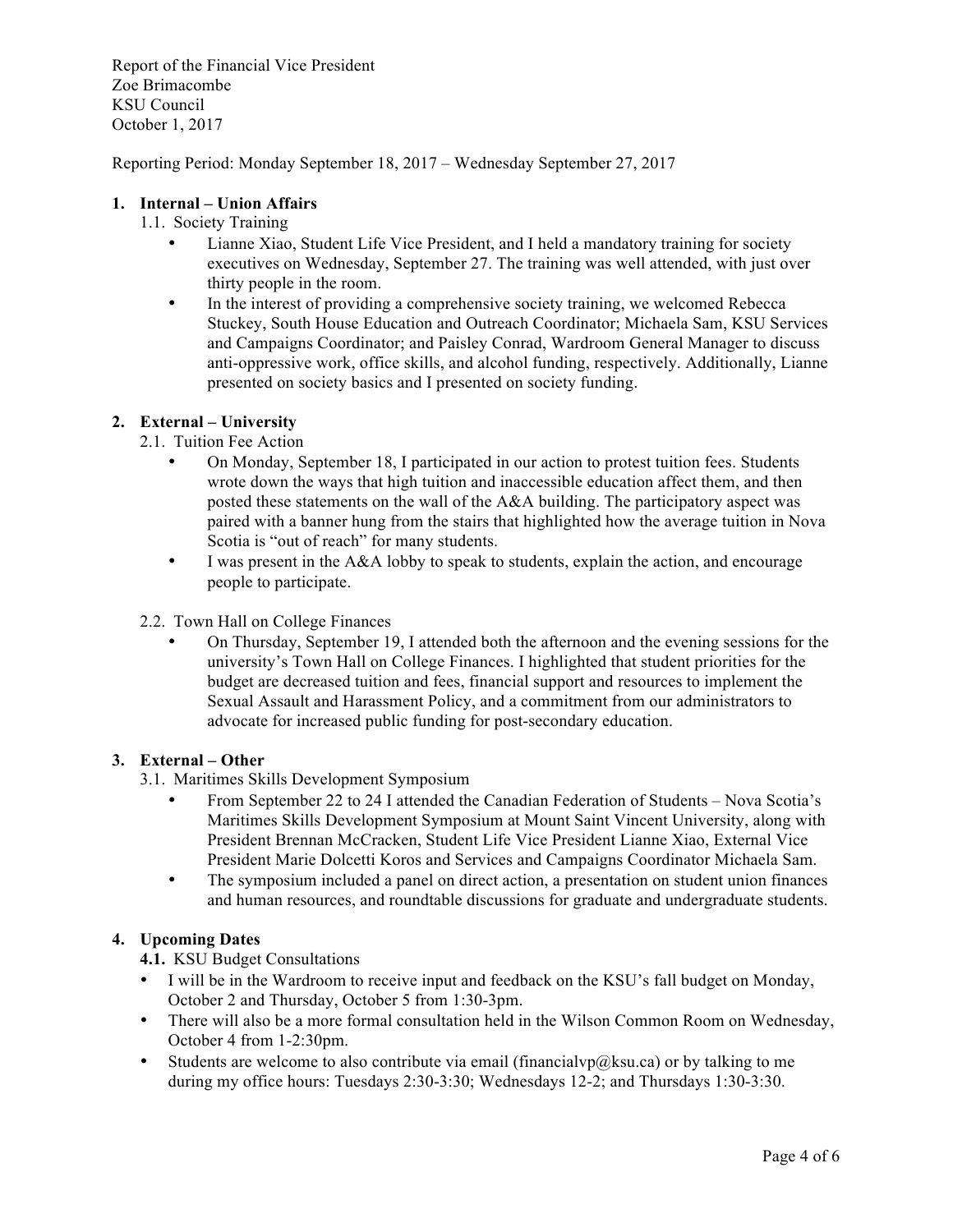Report of the External Vice President Marie Dolcetti Koros KSU Council October 1, 2017

Reporting period: Monday September 18, 2017 to Wednesday September 27, 2017

# **1. Internal – Union Affairs**

*No updates for the reporting period.* 

# **2. External – University**

- 2.1 Tuition Fee Action
	- Students held an action in the lobby of the Arts and Administration building on Monday September 18, the day tuition fees were due at King's for the fall semester. The action brought attention to the high cost of tuition at King's and in Nova Scotia and called on the University to reduce tuition fees. We heard about students' struggles due to high tuition and the reality that an accessible education is out of reach for many students. Students will continue to take action and demand that the university administration decrease tuition.

# 2.2 Budget Town Hall

• On September 19, I attended the Town Hall on the University Budget and Finances held by President Bill Lahey, the University Vice-President, and University Bursar. I asked several questions about the University's budget.

# **3. External – Other**

- 3.1 Bill 148 Rally
	- On September 21, along with King's students and students from other Halifax universities, I attended the rally held in opposition to Bill 148 and the government's attack on workers outside of the Legislature. Bill 148, or the *Public Services Sustainability Act,* is provincial legislation that imposes a non-negotiated wage settlement on workers and removes longstanding articles from collective agreements.
- 3.2 Maritime Skills Development Symposium
	- From September 22 to 24 I had the pleasure of attending the Maritimes Skills Development Symposium held by the Canadian Federation of Students- Nova Scotia with other members of the Executive and representatives from universities across the Maritimes.

# **4. Upcoming Dates**

- 4.1 Student Government Roundtable
	- Brennan McCracken and I will be attend a Student-Government Roundtable with representatives from the Canadian Federation of Students-Nova Scotia and members of the provincial Liberal party on Tuesday October 3 to discuss the state of post secondary education in Nova Scotia.